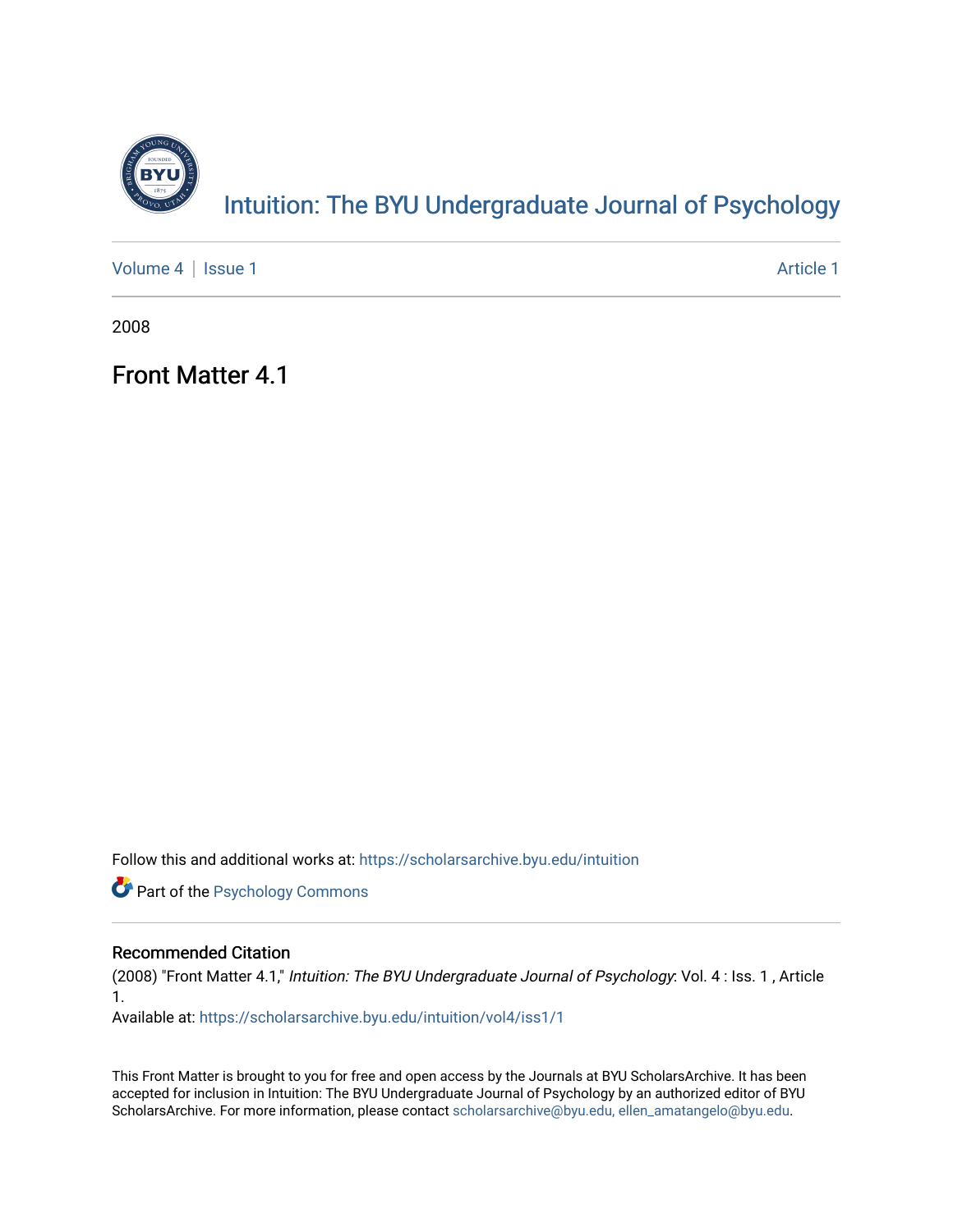# INTUITION

BYU Undergraduate Journal of Psychology<br>Volume 4, Fall 2008

Published by BYU ScholarsArchive, 2008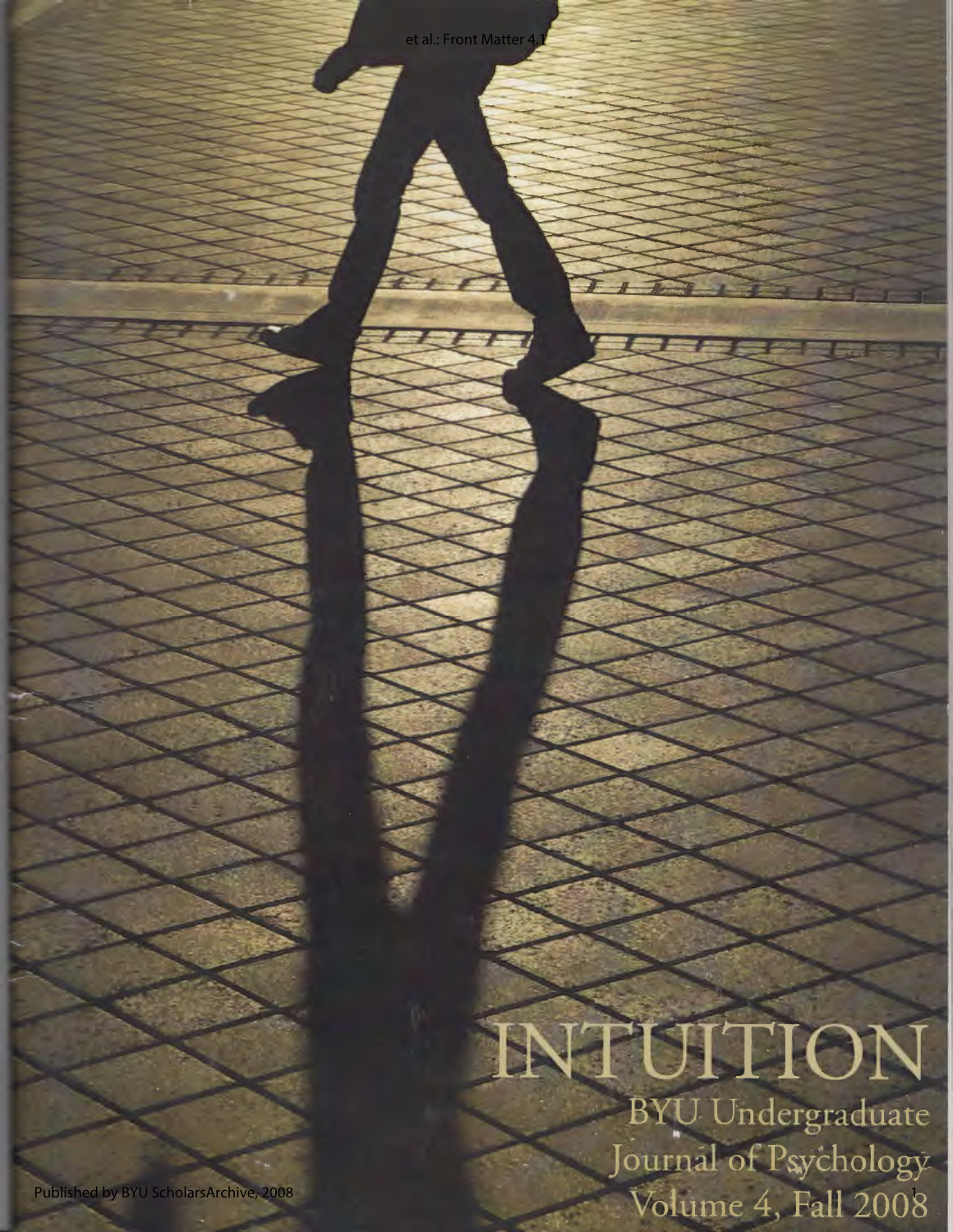https://scholarsarchive.byu.edu/intuition/vol4/iss1/1

2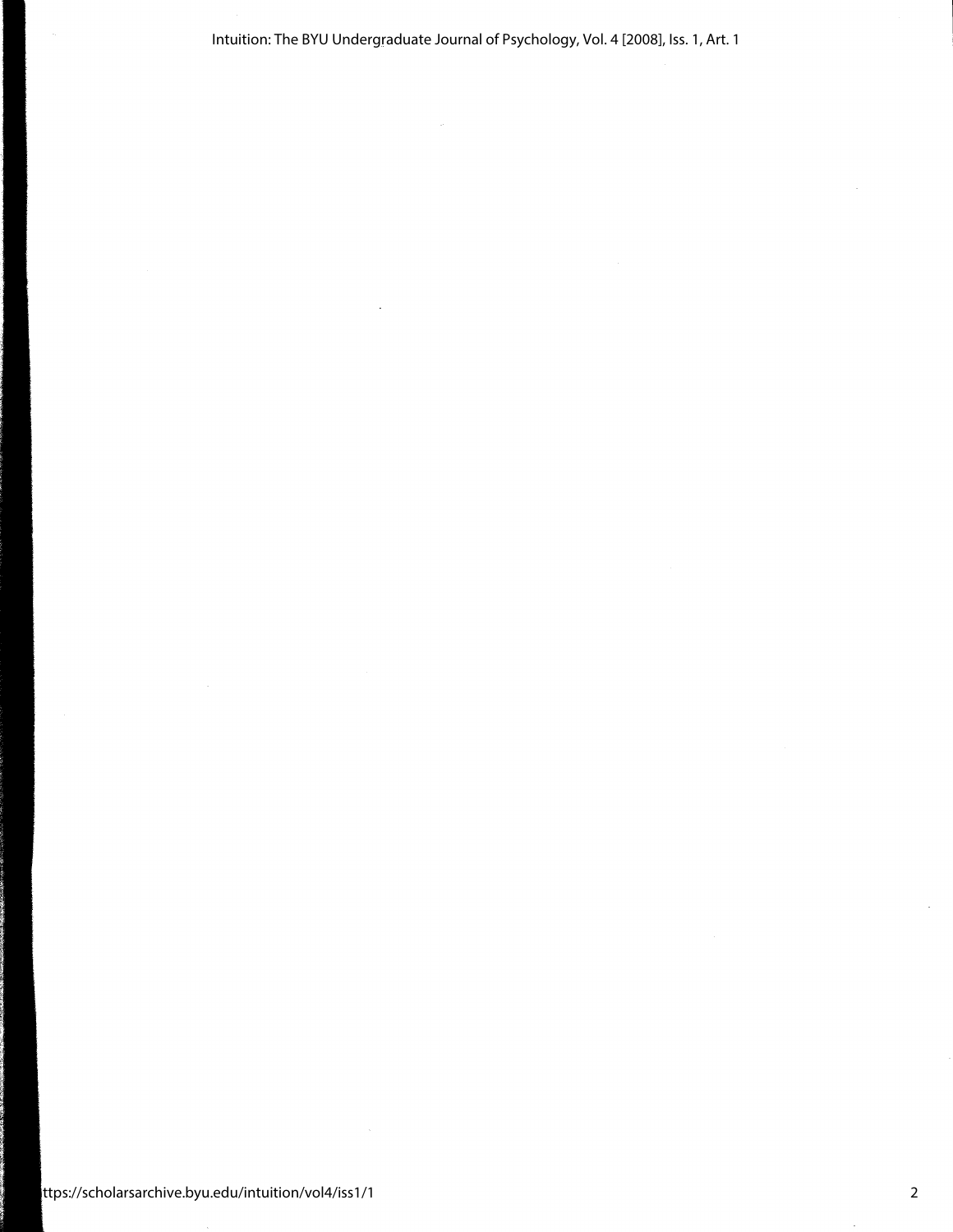## **INTUITION**

## **BYU UNDERGRADUATE JOURNAL OF PSYCHOLOGY**

Copyright 2008 Brigham Young University Psychology Department All rights reserved Printed in the United States of America

3

 $\overline{\phantom{a}}$ 

I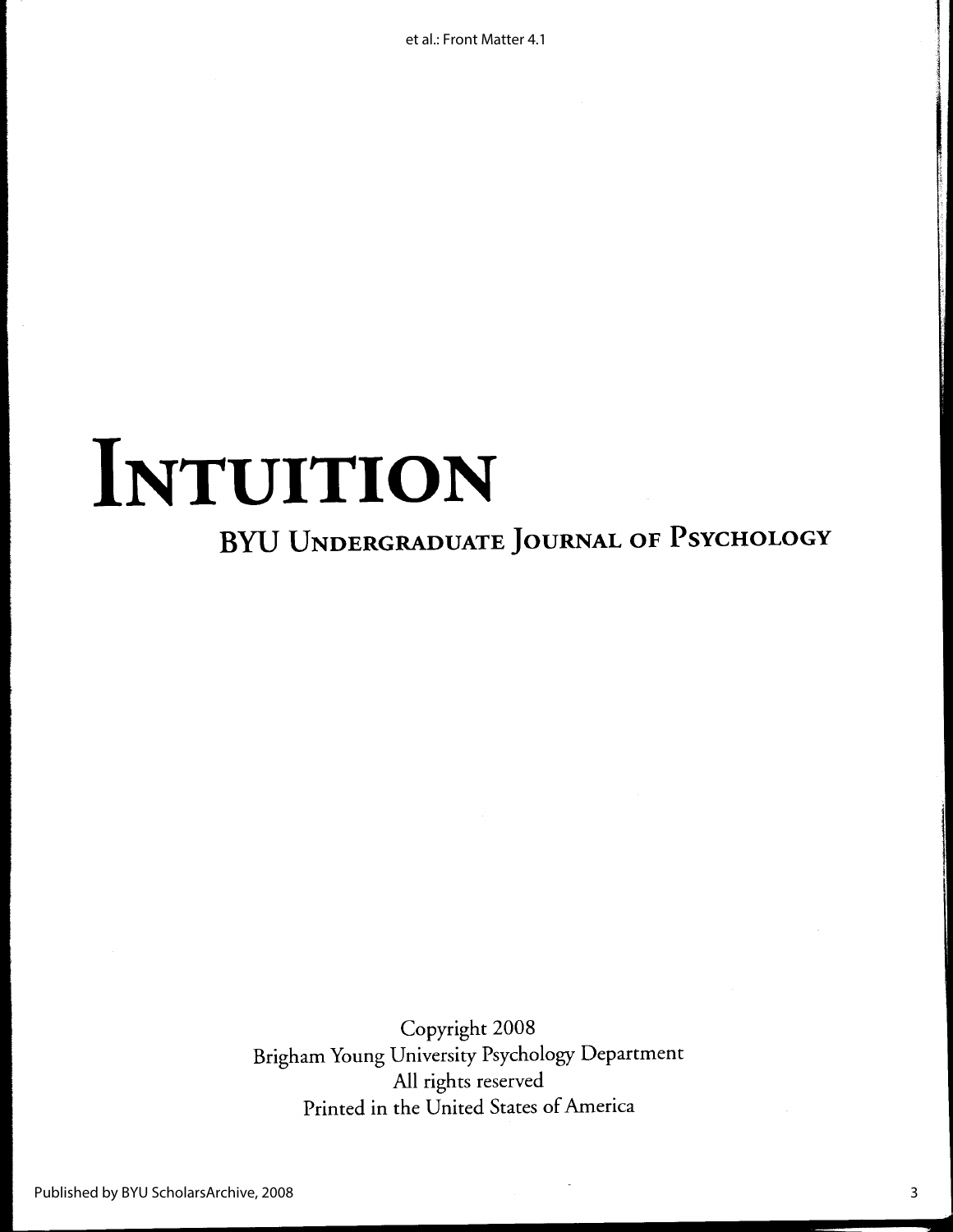## **INTUITION**

### **BYU UNDERGRADUATE JOURNAL OF PSYCHOLOGY**

#### *Editor-in-Chief*

I

Angela Hamaker

#### *Associate Editors*

Keira Mclane McKay Young Debra Young *Editorial Staff*  Robyn Brough

Rachel Hunter

Brandon King

Paige Pickard

Courtney Pittman

#### *Copy Editor*

Siri Koseli Cummings

#### *Faculty Advisor*

Julianne Holt-Lunstad, Ph.D.

#### *Director, BYU Humanities Publication Center*

Melvin J. Thorne, Ph.D.

#### *Advisor for Student Journals*

Linda Hunter Adams

COVER DESIGN BY BRANDON KING PICTURE COURTESY OF *]AREN* WILKEY, BYU PHO-TOGRAPHY

*Intuition: B YU Undergraduate] ournal of Psychology,* is published annually during the Fall Semester by the Brigham Young University Psychology Department.

*Intuition* is managed, edited, and designed by undergraduatestuden tsenrolledatBrigham Young University. Individuals who are interested in joining the staff are encouraged to contact the editor-in-chief at byupsychjournal@gmail.com. Class credit is available for staff members. Individuals interested in submitting articles to be considered for publication should read the submission guidelines located on the last page of the current issue.

Articles and other content in this issue do not necessarily represent the views or opinions of Brigham Young University, The Church of Jesus Christ of Latter-day Saints, or *Intuition* editors. Any comments should be directed to the Editor-in-Chief, 1001 SWKT, BYU, Provo, UT, 84602, or e-mail: byupsychjournal@gmail.com.

*Intuition* would especially like to thank Julianne Holt-Lunstad for her guidance in developing this journal. The efforts of Mel Thorne, Linda Hunter Adams, and the Psychology Department faculty members who generously provided reviews are likewise appreciated.

Additional information can be found on our Web site at http://intuition.byu.edu

4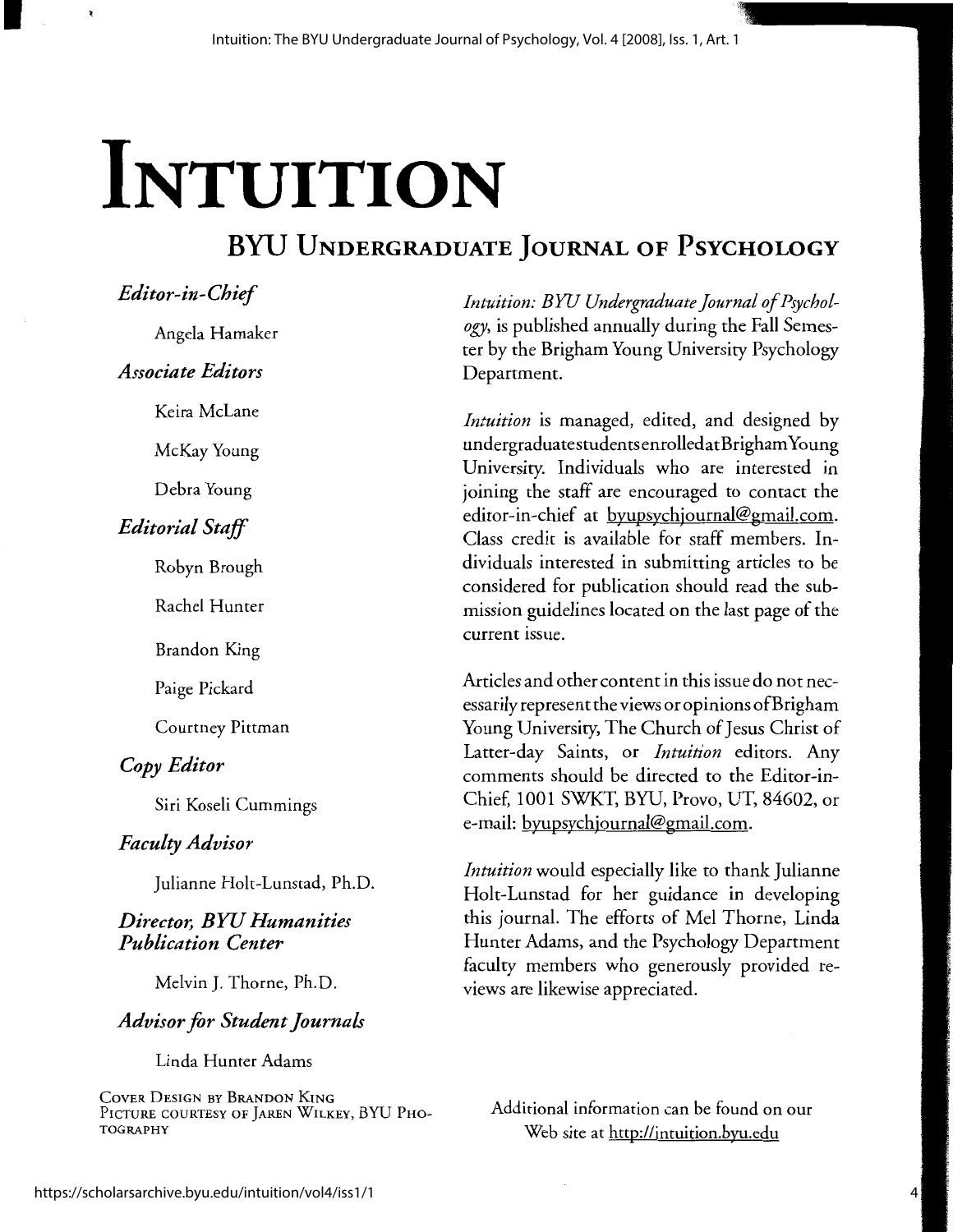### **Contents**

| From the Editor                                                                    | 4  |
|------------------------------------------------------------------------------------|----|
| Angela Hamaker                                                                     |    |
| Interview with Dr. James Dee Higley                                                | 5  |
| Mckay Young                                                                        |    |
| A Successful Simian Summer                                                         | 9  |
| David Glenn and Stuart Thomas                                                      |    |
| The Verbal Overshadowing Effect: Influence on Perception                           | 11 |
| Bretton H. Talbot, Jim L. Gifford, Emily Peterson, Pona Sitake and Eric Stevens    |    |
| Rumination: A Laughing Matter? The Effects of Humor on Depressive Moods            | 16 |
| Tim Ferrin, Brandon King, Natalie Morelock, Joshua Olson and Robyn O'Neil          |    |
| Leadership Skills: Developing a Measure for College Students                       | 23 |
| Bretton H. Talbot and Shyla Hallows                                                |    |
| Gender and the Appreciation of Physically Aggressive "Slapstick" Humor             | 27 |
| Teri Jorgensen, Allen Quist, Katie Steck, Mark Taylor and Kristen Terry            |    |
| Rumination and Cognitive Ability in Undergraduate Females                          | 33 |
| Hayley Jensen, Stephanie Johnston, Jaclyn Kahrs, Haliaka Kauwe and Michelle Knight |    |
| Abstracts from the 2008 Mary Lou Fulton Mentored Research Conference               | 40 |
|                                                                                    |    |

5